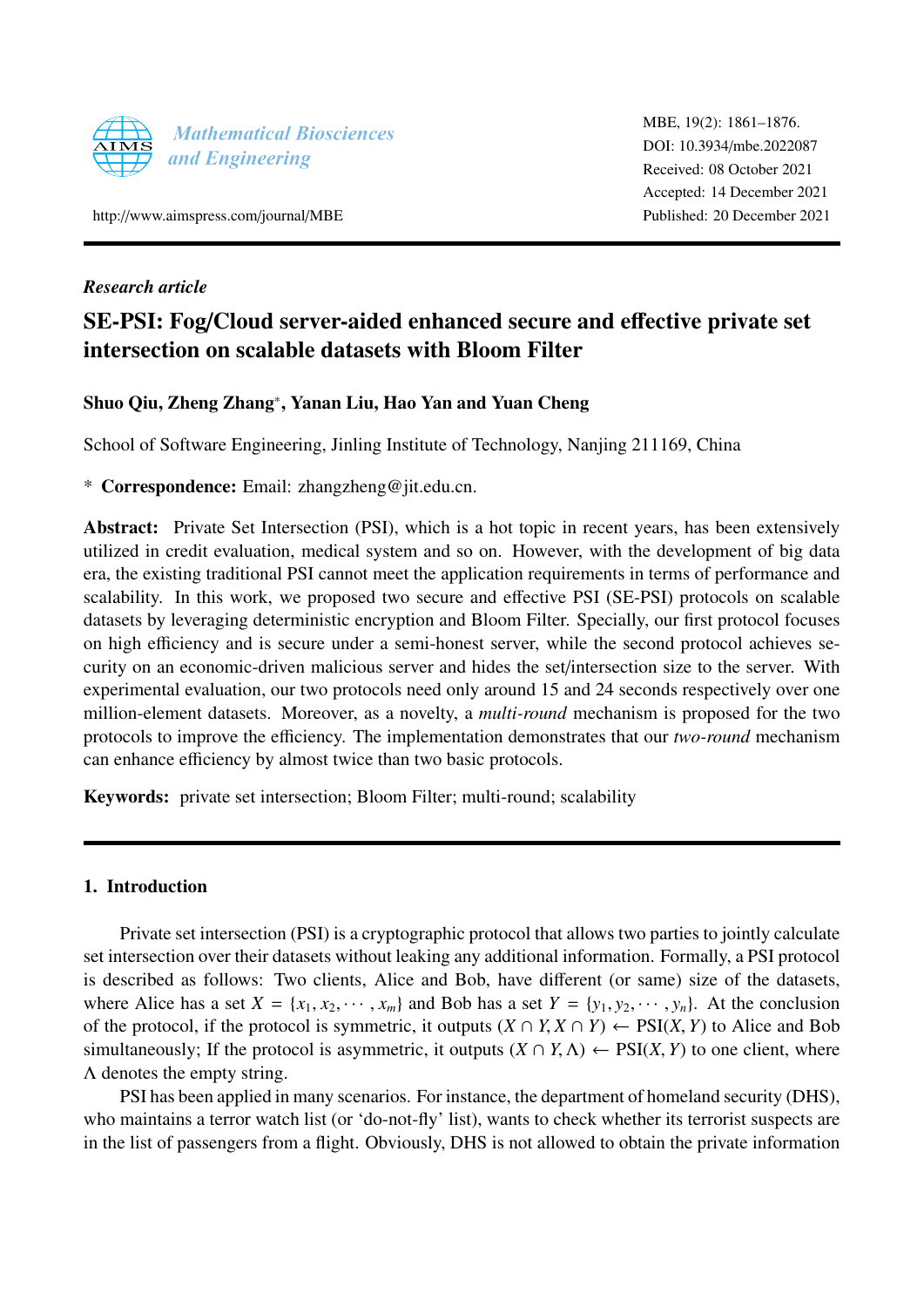of the innocent passengers in the list. As another classic example, two real estate companies would like to identity homeowners who have signed double contracts with both companies for profit purpose, and both two are not willing to reveal any extra information of other homeowners. Furthermore, PSI also has been utilized extensively in a wide range of emerging cloud computing paradigm setting such as internet-based Personal Healthy Records (PHRs) systems [\[1\]](#page-13-0), mobile social networks [\[2\]](#page-13-1), human genomic research [\[3\]](#page-13-2), and online advertising [\[4\]](#page-13-3).

With the rapid development of big data, traditional PSI protocols (e.g., [\[5](#page-13-4)[–7\]](#page-13-5)) are never well applicable for large-scale dataset. How to design an efficient and scalable privacy-preserving PSI solution is an open problem. Dong et al. [\[6\]](#page-13-6) combined Garbled Bloom filter to propose a two-party PSI protocol for million-element datasets, and hereafter several works focused on enhancing the efficiency of PSI. Especially, Pinkas et al. [\[8\]](#page-14-0) improved the efficiency with Oblivious Transfer extension technique, and then proposed another new circuit-based protocols for computing variants of the intersection with an almost linear number of comparisons based on new variants of Cuckoo hashing in two dimensions. And recently, Chase et al. [\[9\]](#page-14-1) presented an efficient PSI protocol with lightweight Oblivious Pseudo-Random Functions in a two-party setting model. However, such two-party model introduces multiple interactions and cannot be scalable to billion-scale datasets.

Kamara et al. [\[10\]](#page-14-2) introduced an efficient PSI protocol for billion-element datasets using Pseudorandom Permutation under a *server-aided* setting by parallel mode and hardware acceleration. Later, Zhang et al. [\[11\]](#page-14-3) proposed a two-server-aided PSI protocol with multiple keys with scarifying a little efficiency compared with [\[10\]](#page-14-2). There are also amount of works focusing on server-aided privacy preserving outsourced computations (e.g. [\[12](#page-14-4)[–15\]](#page-14-5)), and especially [\[16](#page-14-6)[–19\]](#page-14-7) realize outsourced private set intersection with combing functional encryption algorithm. Regrettably, these solutions require either multiple interactions or very complex operations over the outsourced ciphertexts. Moreover, in the hidden size model, the clients have to undertake most of set intersection calculation. All of these obstacles make them unscalable to a very large datasets (such as billion set size).

Our Contributions. Motivated by previous PSI works on massive datasets, we exploit the Bloom Filter technique and lightweight deterministic encryption algorithm to design an efficient fog/cloud server-aided PSI protocol in this paper. Our Protocol can output an approximate intersection due to the false positive in Bloom Filter, while this approximate result is guaranteed to be almost the same with the actual intersection through setting the suitable parameter of Bloom Filter. The main contributions can be summarized as below:

- We present the first basic protocol with extremely high efficiency and it is secure against a semihonest server. Our first protocol is also regarded as a basic building block for the second protocol.
- For more security, we propose the second protocol with secure against a lazy or cheating malicious server. Specifically, by adding dummy sets, our second protocol not only can preserve the set/intersection size from being leaked to the server, and also can check whether the server honestly returns the intersection result with a quite high probability.
- Experimental evaluation shows that our two basic protocols need only around 15 and 24 seconds respectively over one million-element datasets. Furthermore, we propose a novel *multi-round* mechanism to improve the efficiency and accuracy. Through the implementation, a *two-round* mechanism can enhance efficiency by almost twice than two basic protocols in average with maintaining certain accuracy.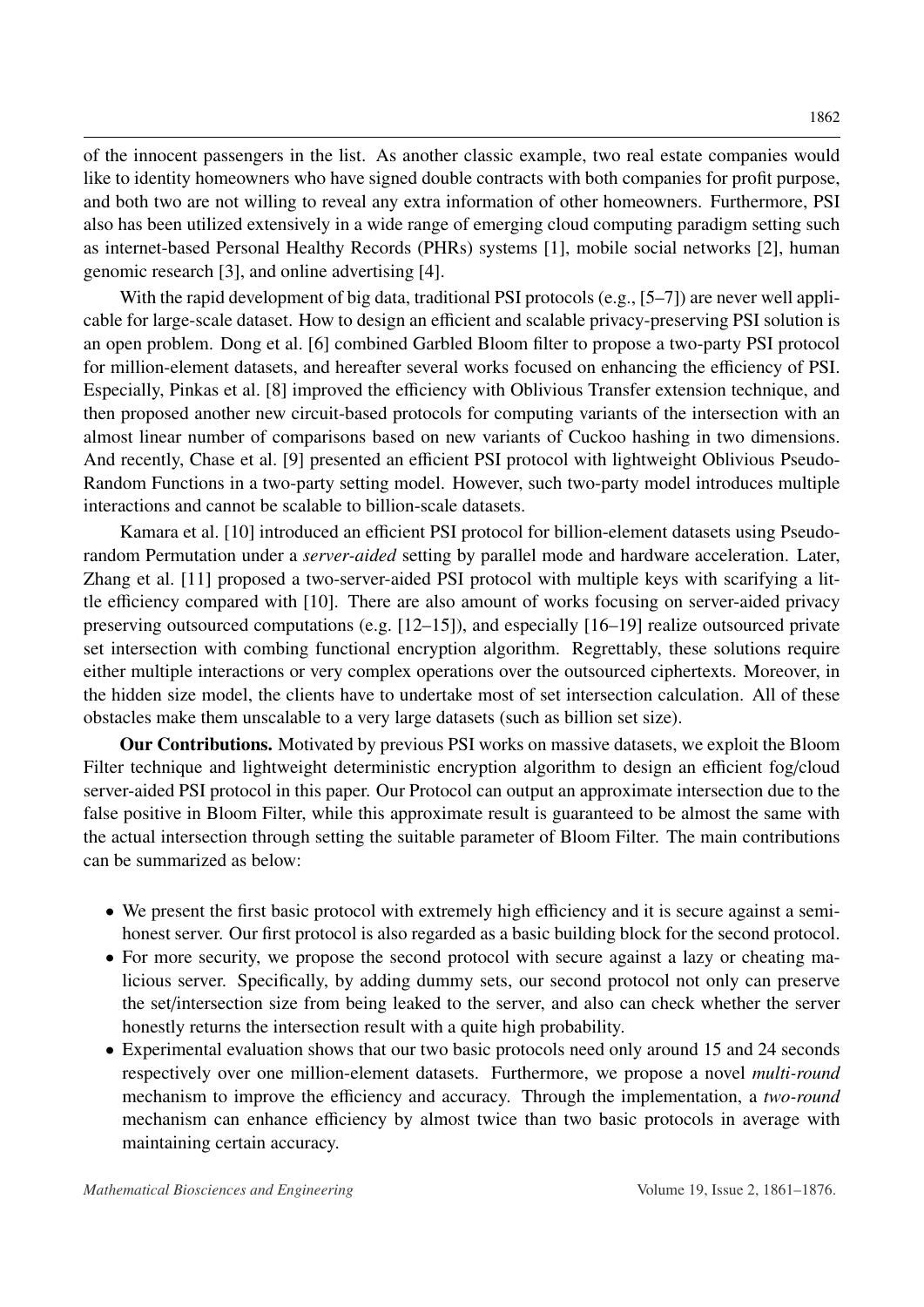## 2. Related work

Private Set Intersection (PSI) proposed by Freedman et al. [\[20\]](#page-14-8) is a representative cryptographic computation protocol between two parties. Subsequent works focus on the study of PSI protocols with more efficiency and security. We summarize them with two modes as follows: *two-party* PSI mode and *server-aided* PSI mode.

Two-party PSI Mode. Freedman et al. [\[20\]](#page-14-8) proposed two secure PSI protocols with Oblivious Polynomial Evaluation, and lots of subsequent works focused on improving the computation efficiency or obtaining more security (e.g., [\[21,](#page-14-9) [22\]](#page-14-10)). There exist several solutions using Pseudo-Random Functions (PRF) (e.g., [\[2,](#page-13-1) [9,](#page-14-1) [23\]](#page-14-11)), which are instantiated effectively since with symmetric-key technique. What's more, several other works combining different techniques focused on realizing high efficiency and security over a large-scale dataset (e.g., Bloom Filter [\[6\]](#page-13-6),cut-and-choose [\[24\]](#page-15-0), Circuits-based techniques [\[25,](#page-15-1) [26\]](#page-15-2), and Oblivious Transfer (OT) [\[8,](#page-14-0) [27](#page-15-3)[–29\]](#page-15-4)). Unfortunately, these *two-party* setting solutions are seemingly infeasible with low capability clients since multiple interactions would incur an extreme computation cost. So a large body of works under *server-aided* setting for PSI were introduced  $(e.g., [7, 10, 11, 16–19, 30, 31]).$  $(e.g., [7, 10, 11, 16–19, 30, 31]).$  $(e.g., [7, 10, 11, 16–19, 30, 31]).$  $(e.g., [7, 10, 11, 16–19, 30, 31]).$  $(e.g., [7, 10, 11, 16–19, 30, 31]).$  $(e.g., [7, 10, 11, 16–19, 30, 31]).$  $(e.g., [7, 10, 11, 16–19, 30, 31]).$  $(e.g., [7, 10, 11, 16–19, 30, 31]).$  $(e.g., [7, 10, 11, 16–19, 30, 31]).$  $(e.g., [7, 10, 11, 16–19, 30, 31]).$  $(e.g., [7, 10, 11, 16–19, 30, 31]).$  $(e.g., [7, 10, 11, 16–19, 30, 31]).$  $(e.g., [7, 10, 11, 16–19, 30, 31]).$  $(e.g., [7, 10, 11, 16–19, 30, 31]).$ 

Server-aided PSI Mode. In the *Server-aided* mode, two parties with weak computation capability in the protocols can outsource their storage and intersection computation to an aided server, and the server returns the intersection results without learning any additional private information of each parties. A branch of works (e.g., [\[7,](#page-13-5) [31,](#page-15-6) [32\]](#page-15-7)) used homomorphic encryption to outsource the encrypted datasets and delegate the intersection operations to the server. Woefully, the lower efficiency of homomorphic encryption prevents these schemes from performing on a large scale dataset (e.g., billion set size). In order to get a higher efficiency, [\[10,](#page-14-2) [16,](#page-14-6) [18\]](#page-14-12) leveraged Pseudo-Random Functions with no public-key operations. Moreover, an effective data structure, Bloom Filter, is also utilized to do set operations in variety of work [\[16,](#page-14-6) [19,](#page-14-7) [33,](#page-15-8) [34\]](#page-15-9). Unfortunately, as illustrated in Section [1,](#page-0-0) multiple interactions with complex operations make these solutions infeasible for a very large-scale set. [\[30\]](#page-15-5) proposed a fine-grained access control private set intersection (PSI) scheme with non-interaction, while due to the inefficiency of the attribute-based encryption, this scheme is unable to scale to the PSI computation over billion size sets. In terms of efficiency, [\[10\]](#page-14-2) is a quite feasible solution, but it cannot minimize privacy disclosure because the set/intersection size will be leaked to the server. In this paper, we focus on designing an efficient and secure protocol via leveraging Bloom Filter and lightweight symmetric deterministic encryption, which can also preserve the set/intersection size from leaking to the aided server.

## 3. Definitions

## *3.1. System definition*

Three entities are consisted in our server-aided PSI system model: Alice, Bob, and an aided server (the fog/cloud server), where two clients Alice and Bob can engage in a computation of set intersection by the assistance of an un-fully trusted server without leaking any extra private information. Specifically, each client, Alice and Bob, holds a secret set respectively, denoted as  $S_A$  and  $S_B$ . Before conducting the set intersection, two clients encrypt their original sets respectively and outsource them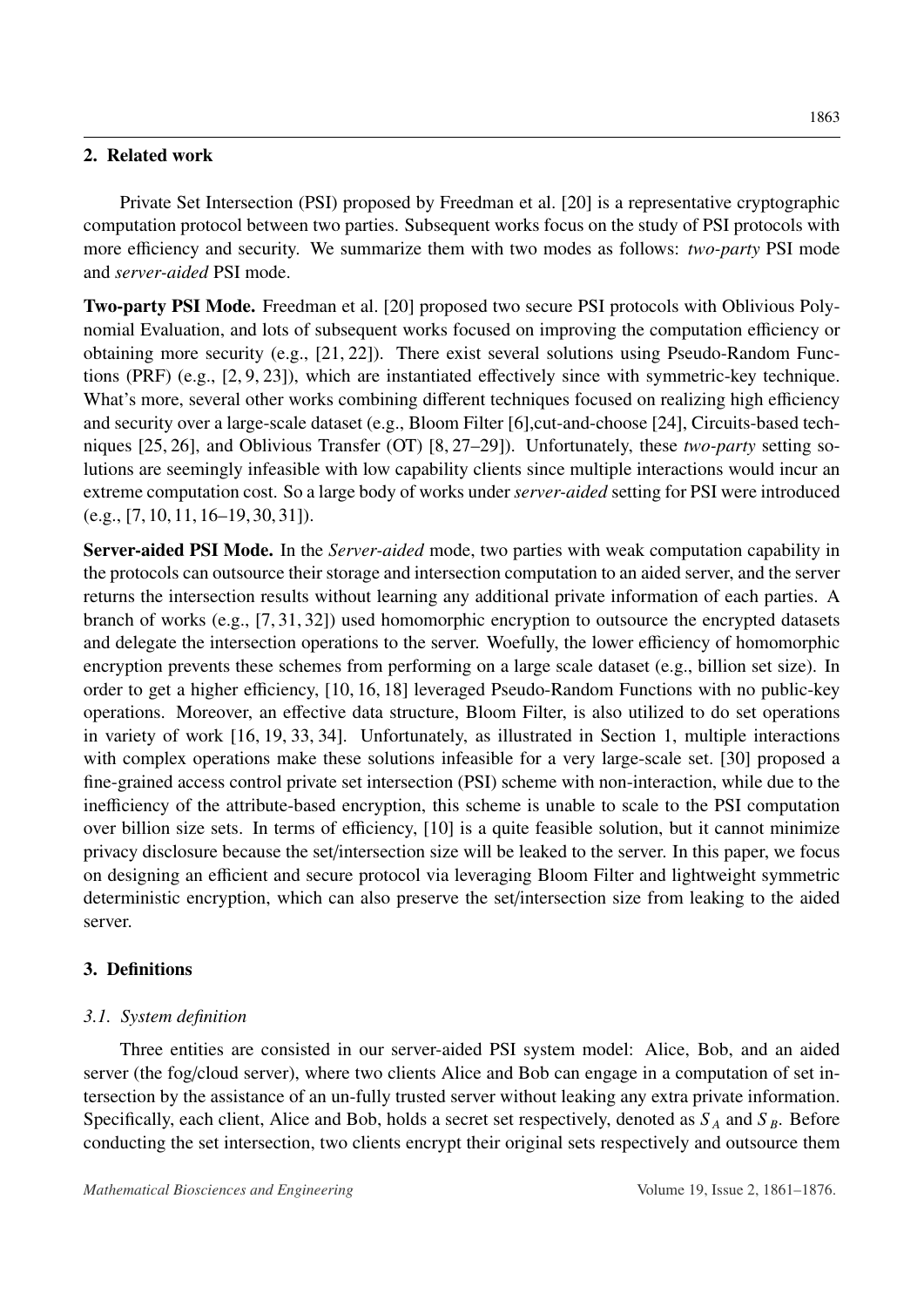to the aided server. Then, the server is delegated to compute the intersection over two encrypted sets of *S <sup>A</sup>* and *S <sup>B</sup>* without gaining any more private information, and finally outputs the private set intersection of  $S_A \cap S_B$  to Alice and Bob. For that, we aim to build a more efficient solution with leaking minimal privacy to the server and saving more computation cost of two clients, and we formalize our security model as follows.

#### *3.2. Security definition*

Similar to the related works (e.g., [\[6,](#page-13-6) [10\]](#page-14-2)), we also consider two different models of adversaries, including the *semi-honest* and *malicious* adversaries, and only one of the parties can be corrupted with an adversary at the same time. Specifically, a semi-honest adversary can execute the protocol with the specified steps honestly, but it curiously records all intermediate computations to derive other parties' private data; a malicious client would provide a false input to infer extra privacy of the other client, and a malicious server would arbitrarily deviate from the specified executions in the protocol or temper with the results of computation, such as deleting or modifying elements of the computed intersection or even randomly outputting a false result without any calculations.

In addition, we suppose that no collusion is occurred in any two parties in our protocols under the above two types of adversary model and this non-collusion setting is referred in most previous protocols (e.g., [\[10,](#page-14-2) [35\]](#page-15-10)).

Ideal vs. Real. We introduce the general *ideal vs. real* model like [\[36\]](#page-15-11) to illustrate the privacy of our protocols in this paper, which is a common security model of secure multiple computation.

Generally speaking, we assume that there is a fully Trusted Third Party (TTP) and a probabilistic polynomial-time independent simulator  $S$  in the ideal world, they evaluate two parties' set intersection through simulating  $\pi$ . S outputs **Ideal**<sub>S</sub> as its view. While in a real world, the valid participants<br>and  $\mathcal{B}$  execute  $\pi$  without TTP. In the end of the execution  $\mathcal{B}$  outputs  $\mathbf{Po}^{\mathsf{F}}$ , as its vie and A execute  $\pi$  without TTP. In the end of the execution, A outputs  $\text{Real}_{\mathcal{A}}^{\pi}$  as its view. The pro-<br>toool  $\pi$  is secure only if the views for any adversary in the real and ideal world are computationally tocol  $\pi$  is secure only if the views for any adversary in the real and ideal world are computationally indistinguishable.

Assuming there is no collusion occurred in our executions, for the security parameter  $\lambda$ , all feasible inputs  $\bar{x}$ , randomness  $\bar{z}$ , and each  $i \in \{1, 2, 3\}$ 

$$
\left\{\textbf{Ideal}_{\mathcal{S},\bar{z}}^{\pi,(i)}(\lambda;\bar{x})\right\}_{\lambda\in\mathbb{N}} \stackrel{c}{\approx}\left\{\textbf{Real}_{\mathcal{A},\bar{z}}^{\pi,(i)}(\lambda;\bar{x})\right\}_{\lambda\in\mathbb{N}},
$$

<span id="page-3-0"></span>where "  $\approx$  " indicates computational indistinguishability [\[36\]](#page-15-11).

| Notation       | Description                                                                                    |  |  |  |
|----------------|------------------------------------------------------------------------------------------------|--|--|--|
| $\lambda$ , sk | $\lambda$ represents security parameter and sk is the secret key for encryption                |  |  |  |
| n, m           | $n$ is number of elements in the set and $m$ is length of Bloom Filter                         |  |  |  |
| k              | $k$ is the number of hash functions in Bloom Filter                                            |  |  |  |
| p              | $p$ is false positive probability generated from Bloom Filter                                  |  |  |  |
| π              | $\pi$ is a pseudo-random permutation                                                           |  |  |  |
| DE             | DE is lightweight symmetric deterministic encryption algorithm                                 |  |  |  |
| $BF_S$         | $BFS$ represents the Bloom Filter of set S                                                     |  |  |  |
| $S_A, S_B$     | $S_A$ and $S_B$ represent the datasets of two clients <i>Alice</i> and <i>Bob</i> respectively |  |  |  |

#### Table 1. Notations.

*Mathematical Biosciences and Engineering*  $V$ olume 19, Issue 2, 1861–1876.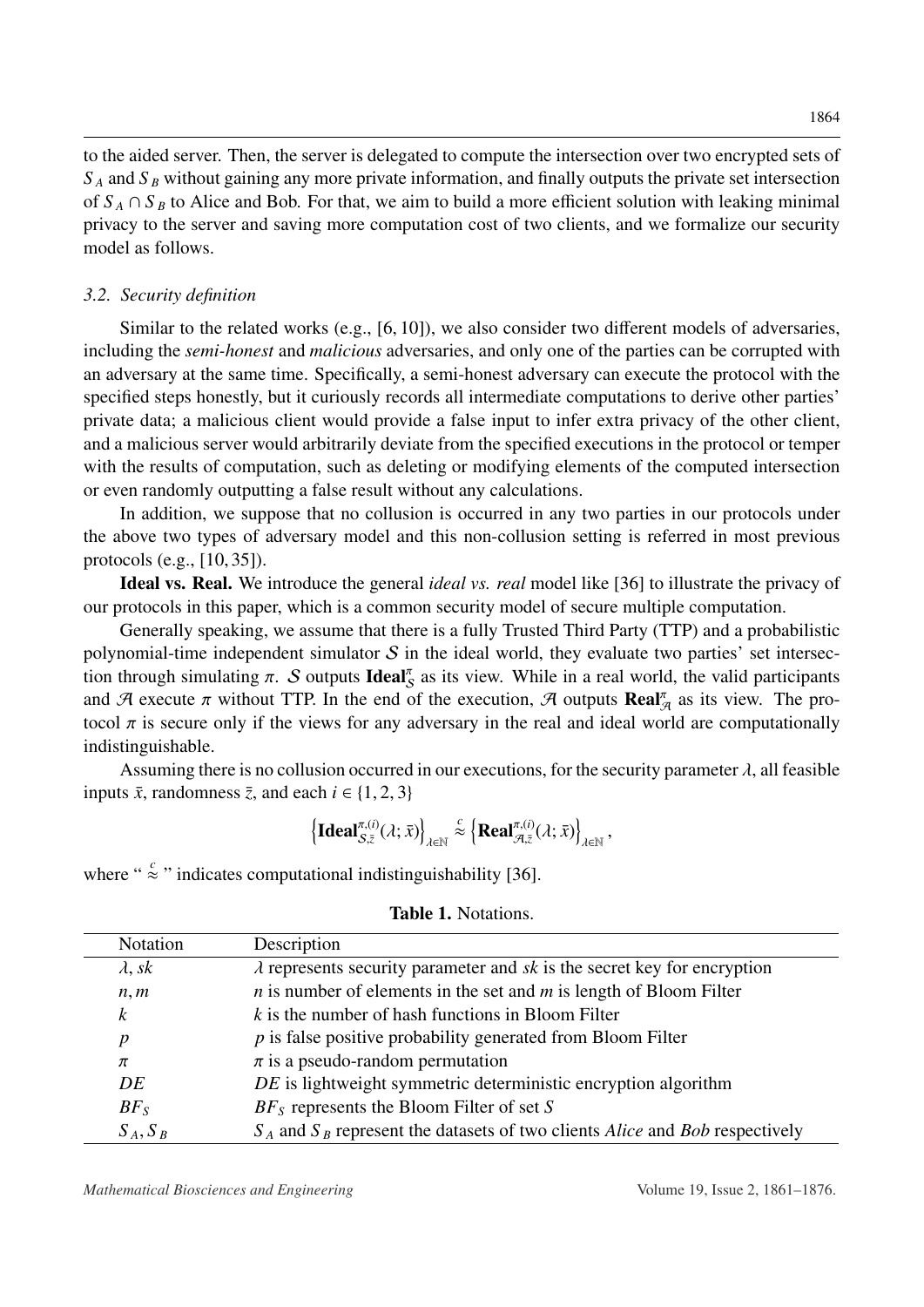### 4. Preliminaries

To achieve a better efficiency, we adopt an effective data structure in this paper, namely Bloom Filter. In addition, we use a lightweight symmetric deterministic encryption to encrypt the original datasets, and to preserve the position privacy, a pseudo-random permutation is also introduced in our protocols. Moreover, for better readability, we first describes some main mathematical notations referred to in this paper in Table [1.](#page-3-0)

### <span id="page-4-2"></span>*4.1. Bloom Filter*

Bloom Filter, a simple space-efficient randomized data structure, supports fast membership testing in a set. A Bloom Filter of set *S* is an array with certain length  $m$ , denoted as  $BF<sub>S</sub>$ , which is generated as in Figure [1.](#page-4-0)

<span id="page-4-0"></span>•  $Init(H, m, k)$ : It initializes

 $BF_S[0] = 0, \cdots, BF_S[m-1] = 0,$ 

and chooses *k* hashes independently

$$
h_0, h_1, \cdots, h_{k-1} : \{0, 1\}^* \to \{0, 1, \cdots, m-1\}.
$$

• CreatBF(*S*): For inserting a value  $s \in S$  into  $BF_s$ , it computes *k* hash values for each  $h_i$  ( $0 \le i \le k$ ) and then sets

$$
BF_{S}[h_0(s)] = 1, \cdots, BF_{S}[h_{k-1}(s)] = 1.
$$

If  $BF<sub>S</sub>[j] = 1$  before, no operation is done. The above process is repeated until all elements in *S* are added into *BF<sup>S</sup>* .

• Query(*s*,  $BF_S$ ): To test if the element  $s \in S$ , *s* is hashed with *k* hash functions  $h_i$  ( $0 \le i \le k$ ) respectively, and if

$$
BF_S[h_0(s)] = 0 \vee \cdots \vee BF_S[h_{k-1}(s)] = 0,
$$

*s* is not in *S*. Else  $s \in S$ .

#### Figure 1. Generation of Bloom Filter for a set.

Note that, it sometimes occurs false positive in Bloom Filter, meaning that it is possible that *s* is not in *S*, while all  $BF_s[h_i(s)] = 1$  ( $0 \le i \le k$ ). The probability of false positive *p* can be computed as:

<span id="page-4-1"></span>
$$
p = (1 - (1 - \frac{1}{m})^{kn})^k \approx (1 - e^{-kn/m})^k,
$$
\n(4.1)

According to [\[6\]](#page-13-6), given a particular false positive probability *p*, Bloom Filter length is at least  $m \ge -n \log_2 e \cdot \log_2 p$ . It is obviously that the probability of false positive and Bloom Filter length are negative correlation. Therefore, to maintain a better accuracy and efficiency, we set  $m = -n \log_2 e$ .  $log_2 p$  in this paper.

#### *4.2. Deterministic encryption*

In a symmetric deterministic encryption (*DE*) cryptosystem [\[37\]](#page-15-12), a same original plaintext would be encrypted to a same ciphertext [\[37\]](#page-15-12), and thus it can be used to do equality checking or membership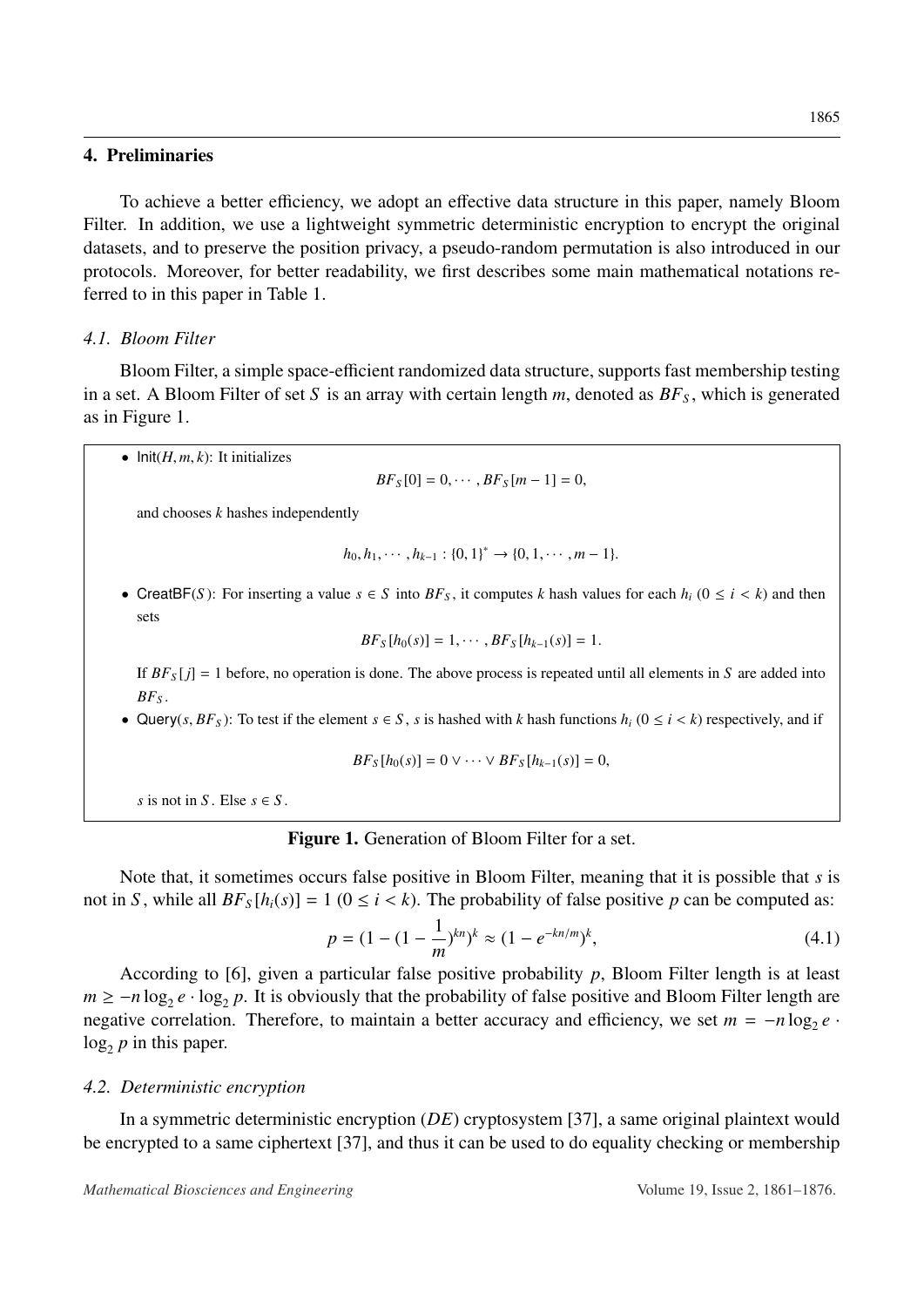testing over encrypted data [\[10\]](#page-14-2). We generally state  $DE = \{KeyGen, Enc, Dec\}$  as follows,

- $sk \leftarrow KeyGen(1^{\lambda})$ : for security parameter  $\lambda$ , return secret key  $sk \in \mathcal{K}$ .<br>•  $c \leftarrow Enc(\, sk \, d)$ : for secret key *sk* and plaintext  $d \in M$ , return cipherte
- $c \leftarrow Enc(sk, d)$ : for secret key *sk* and plaintext  $d \in M$ , return ciphertext *c*.
- $d \leftarrow Dec(sk, c)$ : for secret key *sk* and ciphertext  $c \in C$ , return plaintext *d*.

Here, *KeyGen* is a probabilistic algorithm while *Enc* and *Dec* are deterministic for equality checking in our protocols.

#### *4.3. Pseudo-random permutation*

Suppose that *F* is an efficient pseudo-random permutation, then for all probably distinguishers *D* and a random  $\beta$ -bit permutation functions  $f_\beta$ , there exists a negligible  $\varepsilon(\cdot)$  such that:

$$
|Pr[D^{F_{\alpha}(\cdot), F_{\alpha}^{-1}(\cdot)}(1^{\beta}) = 1] - Pr[D^{f_{\beta}(\cdot), f_{\beta}^{-1}(\cdot)}(1^{\beta}) = 1] | \le \varepsilon(\beta),
$$

where  $\alpha \stackrel{R}{\leftarrow} \{0, 1\}$ <br>**Reposi**bilized β .

Especially, to preserve the element's positions in the Bloom Filter, we introduce  $\pi : [S] \rightarrow [S]$ as a pseudo-random permutation in this paper. That is to say,  $\pi(S)$  permutes the real positions in Bloom Filter, which is denoted as

$$
\pi(S) = \{s_{\pi(i)} | s_i \in S\}.
$$

### 5. Our protocols

Here, two protocols are proposed to compute the private set intersection with the assistance of an aided server. More specifically, each client firstly generates a Bloom Filter  $BF_i$  ( $j \in \{A, B\}$ ) of the corresponding *S <sup>j</sup>* , and then encrypts *BF<sup>j</sup>* with *DE* and sends it to the server. Finally, the aided server performs equality test on the encrypted Bloom Filters. Since there exist only two different values (i.e, 0 or 1) in the Bloom Filters, to keep the computation correct, we encrypt *BF*[*i*] with different cases,

<span id="page-5-0"></span>
$$
C[i] = \begin{cases} \text{Enc}(sk, i||BF[i]), & if BF[i] = 1, \\ \text{Enc}(sk, r_i||BF[i]), & otherwise, \end{cases}
$$
 (5.1)

where  $r_i$  ( $i \in \{0, 1, \dots, m-1\}$ ) is randomly chosen from message domain M, and "||" denotes concatenation. Then we can obtain the ciphertext of Bloom Filter as  $C = \{C[1], C[2], \dots, C[m-1]\}$  based on Eq [\(5.1\)](#page-5-0).

#### *5.1. Protocol I under semi-honest model*

In Protocol I, the server is honest-but-curious about inferring the private information of other parties with a record of the intermediate computations. More details are described in Figure [2.](#page-6-0)

Then we analyze the *correctness* and *security* of our Protocol I. The correctness is obvious, for  $\forall i, i \in \{0, 1, \dots, k-1\}, C_A[h_i(a)] = C_B[h_i(b)], a \in S_A, b \in S_B$ , since the encryption algorithm DE is deterministic, we have  $BF_A[h_i(a)] = BF_B[h_i(b)]$ , and then  $h_i(a) = h_i(b)$ , that is  $a = b$ .

In case of security, our Protocol I is secure under a semi-honest server or a malicious client without distinguishing the views of ideal and real world. Then we formalize it as follows: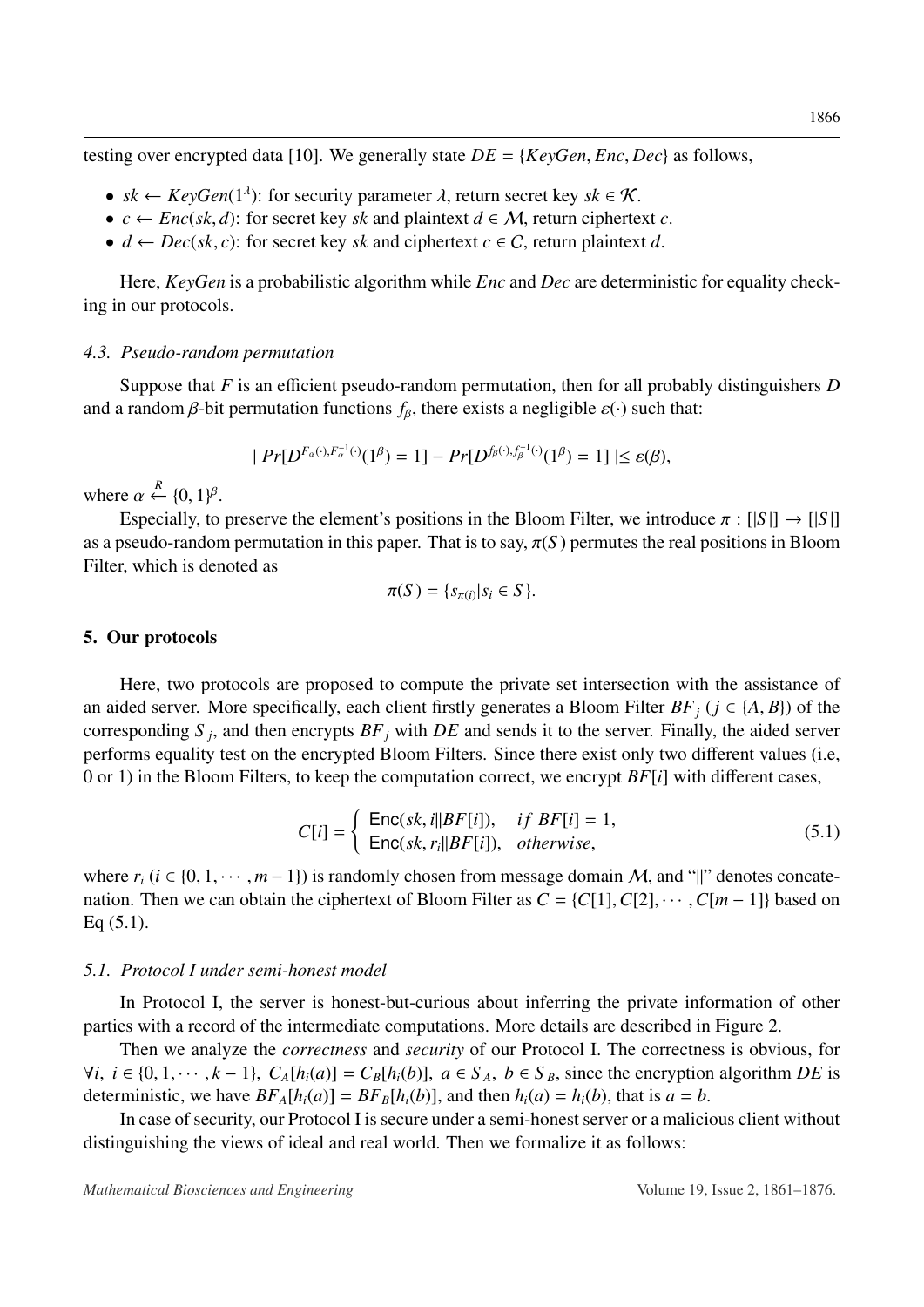<span id="page-6-0"></span>**Initialization:** Given  $DE = (KeyGen, Enc, Dec)$ , and Alice and Bob have their inputs sets  $S_A$  and  $S_B$  respectively.

[1](#page-4-0). Alice (Bob) initializes a blank bloom filter with  $\text{Init}(H, m, k)$  as shown in Fig 1 and runs

 $BF_A \leftarrow$  CreatBF( $S_A$ ),  $BF_B \leftarrow$  CreatBF( $S_B$ ),

to build *m*-bits  $BF_A$  for  $S_A$  and  $BF_B$  for  $S_B$  respectively. Here the hash functions  $H : h_0, h_1, \cdots, h_{k-1}$  and the parameters *<sup>m</sup>*, *<sup>k</sup>* for creating bloom filters are public.

2. Alice (Bob) encrypts  $BF_A$  and  $BF_B$  as

$$
C_A \leftarrow \mathsf{DE}.\mathsf{Enc}(sk, BF_A), C_B \leftarrow \mathsf{DE}.\mathsf{Enc}(sk, BF_B),
$$

based on Eq [\(5.1\)](#page-5-0). Then, each client permutes  $C_A$  and  $C_B$  with  $T_A = \pi(C_A)$  and  $T_B = \pi(C_B)$ , and finally sends  $T_A$  and  $T_B$  to Server.

3. Then Server conducts, for  $\forall i \in \{0, 1, \dots, m-1\},\$ 

$$
T_A[i] \stackrel{?}{=} T_B[i],
$$

then outputs the indexes  $I = \{i | T_A[i] = T_B[i]\}$  to Alice and Bob respectively.

4. Alice (Bob) calculates the intersection for Bloom Filter

$$
BF_{S_A \cap S_B} = \{BF_{S_A \cap S_B}[i] = 1 | i \in \pi^{-1}(I)\}.
$$

Alice and Bob both get  $S_A \cap S_B$  by running Query( $S_j$ ,  $BF_{S_A \cap S_B}$ ) for  $j \in \{A, B\}$ .

#### Figure 2. Details for protocol I under semi-honest model.

Theorem 1. *Since the pseudo-randomness for permutation function* π *and DE, our Protocol I is secure if: 1) with a semi-honest server and two honest clients, no extra information is revealed to the server; 2) with a honest server and one of malicious clients, no extra private information is leaked to the other client.*

*Proof.* Recall that, in order to prove security against an adversary  $\mathcal{A}$  corrupting the semi-honest server and attempting to get more private information of the input sets, we need to construct a simulator *S* in the ideal-world to simulate the server's behavior in the real-world executions with the honest Alice and Bob. Our Protocol I is secure if the joint distribution of the view generated by  $\mathcal A$  in the real-world is distinguishable from the view of *S* in the ideal-world executions.

It is clear to see that the only information that the simulator *S* obtains in the ideal-world executions is the encrypted Bloom filters  $C_A = DE.Enc(sk, BF_A)$  and  $C_B = DE.Enc(sk, BF_B)$ . Then, *S* computes  $C_A \cap C_B$  and finally returns the computed result to the adversary A. With the pseudo-randomness of *DE* encryption, A cannot discriminate these ciphertexts from the real and ideal world. The only difference between the view of S and the adversary  $\mathcal A$  is the length of the returned intersection result. However, this length is randomly distributed in [0, *<sup>m</sup>*] (*<sup>m</sup>* is bloom filter length.), which guarantees that  $A$  cannot distinguish it from the real world and the ideal world. Additionally, due to the private permutation function  $\pi$ ,  $\mathcal{A}$  is unable to guess the real bit positions of the intersection in the Bloom filter. Therefore, there is no way to obtain any elements in the intersection via brute-force attack based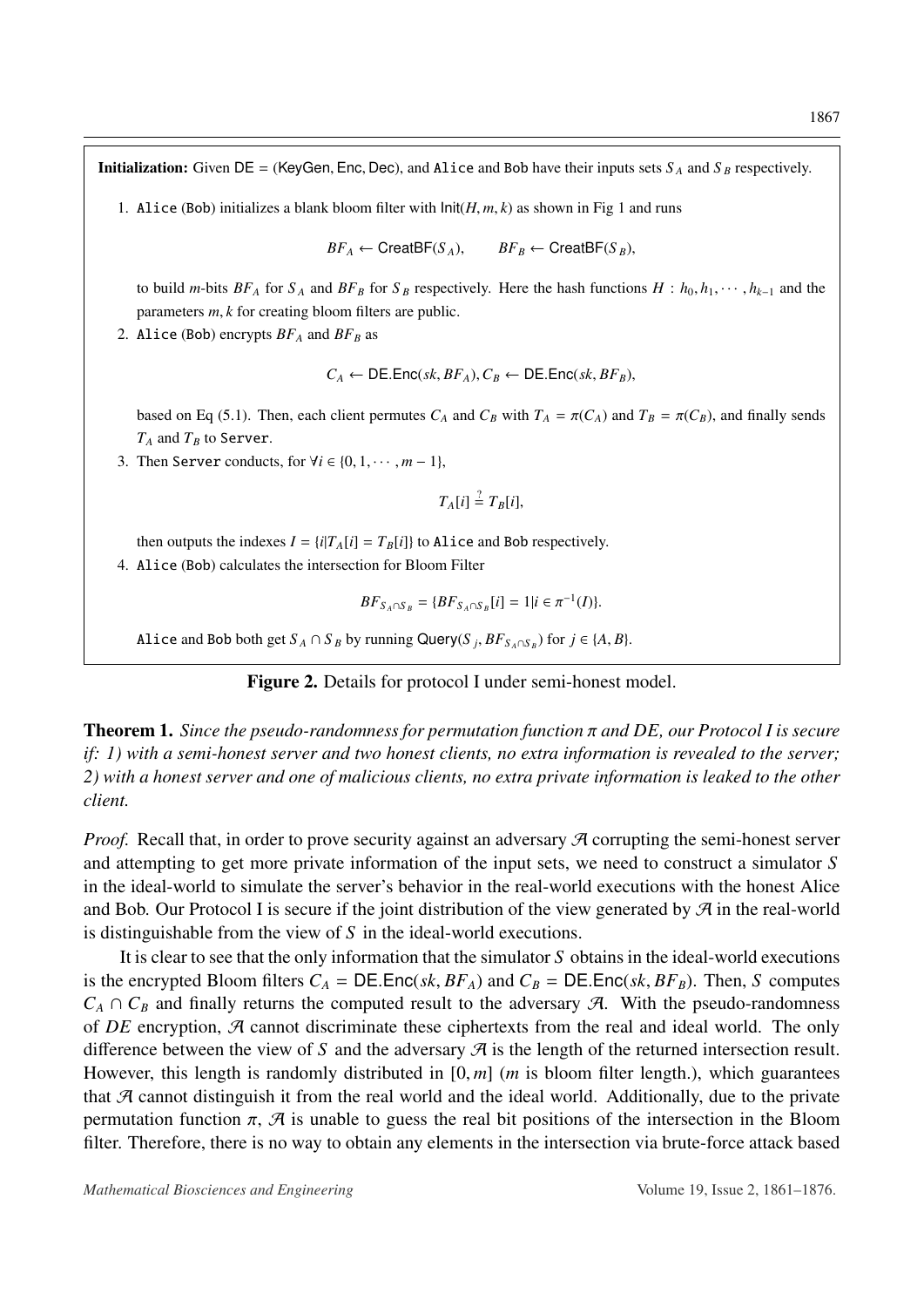on the intersection Bloom filter  $C_A \cap C_B$ .

Note that, from the aspect of the clients, the only information obtained by both two is the last intersection which is exactly what they should know. Therefore, each client obtains no extra private information of the other one in the above protocol.

### *5.2. Protocol II under malicious model*

Our Protocol I shown in above is proven to be secure under a semi-honest model, where the server always runs the protocol and outputs the result honestly. Unfortunately, such assumption can not satisfy the actual requirements since the server sometimes could perform cheating in practice to make more profits or save computational expands with economically-driven nature, such as returning a random results with no computation or an incorrect intersection after computation to both clients without being detected.

Moreover, the server somewhat may conjecture the intersection size via the intersection Bloom Filter in our Protocol I, which is private information in some situations. To solve this problem, we present our second protocol with adding a checking mechanism over our Protocol I. Concretely, given the original sets  $S_A$  and  $S_B$ , Alice negotiates  $S_0$  to  $S_2$  with Bob privately, and they get  $D_A = S_A \cup S_0 \cup S_1$ and  $D_B = S_B \cup S_0 \cup S_2$  respectively. Then, Alice, Bob and the server compute the dummied intersection of  $D_A$  and  $D_B$  by running Protocol I, and finally Alice and Bob gain the original  $S_A \cap S_B$  via deducting  $S_0$  from dummied intersection returned by the server. Here, with a short shared random seed, we can leverage a pseudorandom generator to effectively generate three disjoint dummy sets mentioned above, which can not only reduce time overhead compared to directly agreeing on these dummy sets and also maintain the randomness of them. Our Protocol II is illustrated as shown in Figure [3.](#page-7-0)

<span id="page-7-0"></span>**Initialization:** Given  $DE = (KeyGen, Enc, Dec)$ , and Alice and Bob have their inputs sets  $S_A$  and  $S_B$  respectively, and with out of generality we assume that  $|S_A| = |S_B| = n$  and  $S_A$ ,  $S_B \subseteq \mathbb{D} \subseteq \mathbb{E}$ , and  $\mathbb{E}$  is data space. The secret key *sk* used for encryption is generated via DE.KeyGen( $1^{\lambda}$ ) and secretly shared with Alice and Bob.  $\pi$  is beforehand shared between two clients as a secret random permutation.

- 1. Alice randomly selects  $S_0$ ,  $S_1$ ,  $S_2 \subseteq \mathbb{D}' \subseteq \mathbb{E}$  as dummy sets, and secretly shares them with Bob, where  $|S_0| =$  $|S_1| = |S_2| = t$  (For simplicity, suppose three sets are with same length *t*.) and  $D' \cap D = \emptyset$ .
- 2. Alice (Bob) respectively produces the dummied sets as

$$
D_A = S_A \cup S_0 \cup S_1, \qquad D_B = S_B \cup S_0 \cup S_2.
$$

- 3. Alice, Bob and Server firstly run Protocol I to get  $DI = D_A \cap D_B$ .
- 4. Alice (Bob) verifies: if

$$
(S_0 \subseteq DI) \land (S_i \cap DI = \emptyset), i \in 1,2,
$$

the intersection is  $S_A \cap S_B = DI - S_0$ ; Else, aborts.

#### Figure 3. Details of Protocol II under malicious model.

The correctness of Protocol II can be easily verified as the Protocol I. Next, we define its security as follows: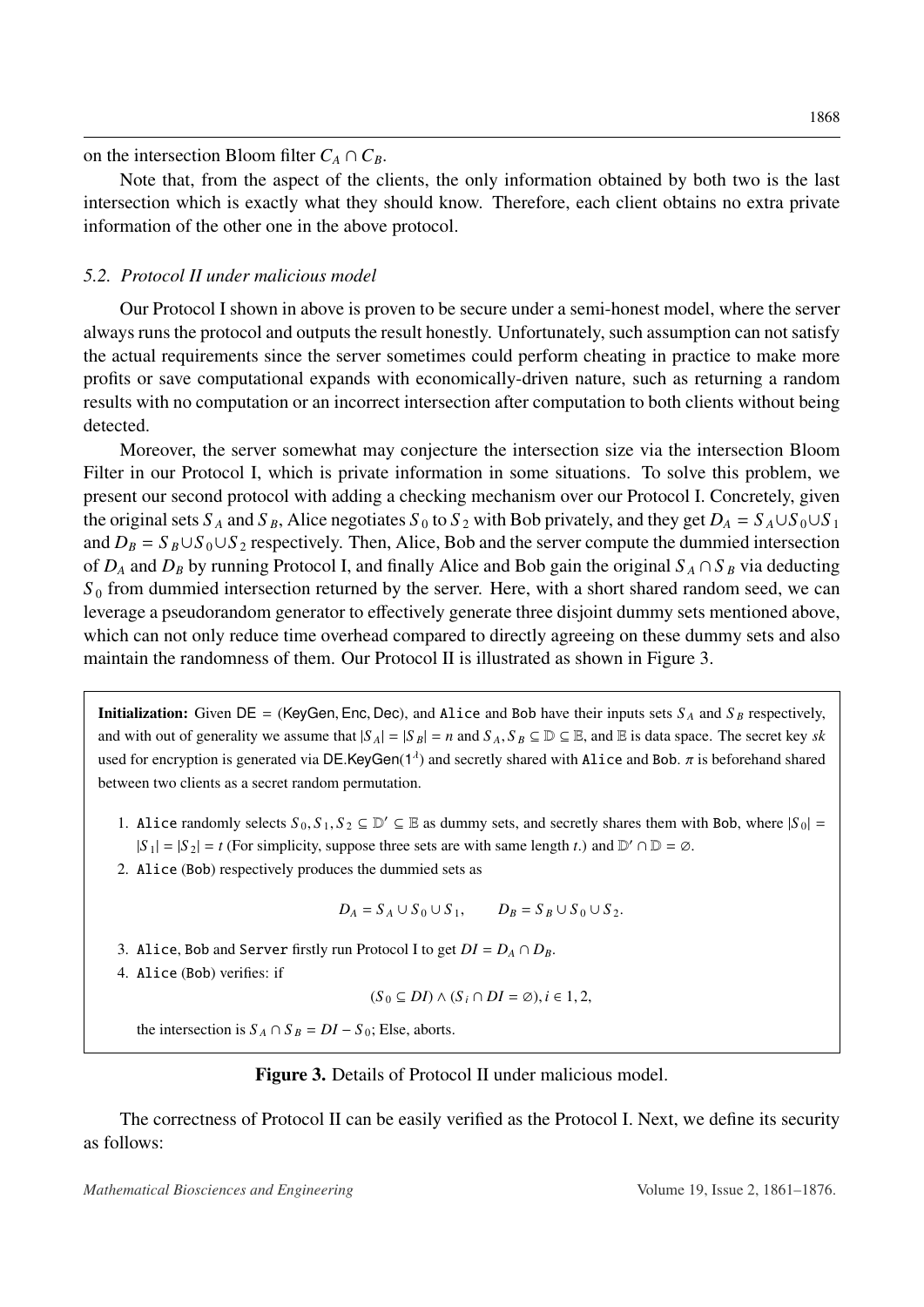Theorem 2. *Our Protocol II is secure under the following cases: 1) with a malicious server deceiving the honest users during the protocol, which can be detected with a very high probability; 2) with a malicious client, no extra private information can be inferred to this malicious client.*

*Proof.* Firstly, similar to the proof of Theorem 1, suppose that there is a malicious adversary  $\mathcal A$  corrupting the server to execute the protocol and try to obtain as much as private information of both two clients' inputs. The view of  $\mathcal A$  in the execution includes the ciphertexts of the bloom filters for two dummied sets  $D_A$  and  $D_B$ , and the approximate size of  $D_A \cap D_B$ . As the pseudo-randomness of DE, A cannot get any extra privacy belonging to the input sets. With the computed intersection result of two dummied encrypted Bloom filters, the adversary would not infer any private information of the real intersection  $S_A \cap S_B$ . Specifically, A can approximate the size of  $D_A \cap D_B$  from its view in the executions. However, the server is unable to obtain the size of  $S_A \cap S_B$  unless it can correctly guess the size of dummy set  $S_0$ . Unfortunately, the size of  $S_0$  is randomly chosen from a large domain, and thus the adversary has only a negligible probability to correctly guess it in polynomial time. Therefore, our Protocol II can successfully preserve the intersection size from the malicious server.

Another advantage of Protocol II is that it can prevent a cheating server from removing or adding element into the computed intersection or a lazy server from returning a random result without computation. Specifically, by adding the dummy sets, the intersection result  $DI = D_A \cap D_B$  is impossible to be empty due to the existence of  $S_0$  and also impossible to be an entire set of one of the sets  $D_A$  or  $D_B$ since neither  $S_1$  nor  $S_2$  should be contained in the intersection, so the server is not able to arbitrarily return an empty intersection or a whole set from *D<sup>A</sup>* and *D<sup>B</sup>* without detection. Furthermore, it also can guarantee that the server cannot remove or add some elements into the intersection, because it needs to make sure that the intersection set includes all the elements in  $S_0$  while all the elements in  $S_1$  or *S* <sup>2</sup> must be not in the intersection. Therefore, we can easily know that the probability of a lazy server randomly returning a result without detection is  $\left(\frac{1}{n+2t}\right)^t \cdot (1 - \frac{1}{n+2t})$  $\frac{1}{n+2t}$ <sup>2*t*</sup>(*n* is the size of original sets and *t* is size of dummy sets), which would almost trend to zero with a large *n* and a suitable *t*. What's more, for a cheating server, according to [\[10\]](#page-14-2), the security can be significantly increased against a malicious server by choosing suitable parameters.

For the case of one client being corrupted with a malicious adversary  $\mathcal{A}$  (Without loss of generality, suppose Alice is corrupted with  $\mathcal{A}$ , which is able to provide arbitrary inputs.),  $\mathcal{A}$  is unable to learn any extra private information of the other client Bob. Specifically, the most powerful malicious behavior of  $\mathcal A$  with arbitrary input is that it sets all bits of the Bloom filter to be 1, thus the result returned from the server would contain all the elements provided by Bob, including the dummy set *S* <sup>2</sup>. However, even if Alice recovers all the elements based on the intersection Bloom filter, he/she is still unable to decide which elements should be contained in Bob's private set since  $S_2$  is also included in the recovery set, unless via two times executions of the protocol with the same  $S_2$ . While Bob can detect such malicious behavior with checking whether  $S_2$  is contained in the intersection once receiving the intersection Bloom filter, and stops carrying out the private set intersection with Alice if so. Therefore, A cannot gain extra private information of Bob with the above malicious case.

Note that, the intersection size is not leaked to the server since the size of dummy set  $S_0$  is secret only known to both two clients. That is to say, our Protocol II achieves the intersection size-hiding from the server.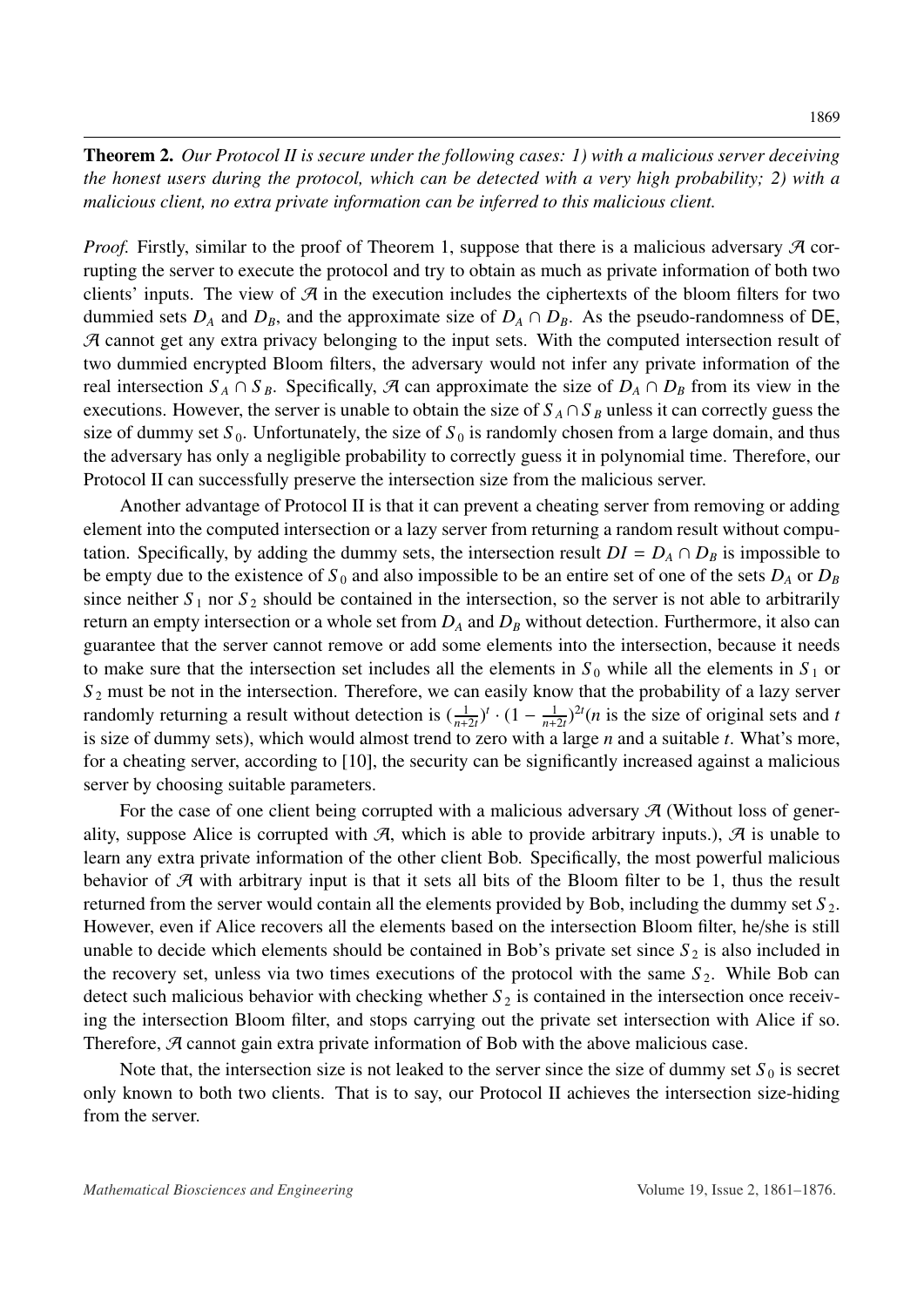#### *5.3. Enhanced E*ffi*ciency with Multi-Round Executions*

Since there exits a false positive probability in the Bloom Filter used in our protocols, two clients may recover a different intersection by running *Query*( $BF_{S_A \cap S_B}$ ) at the end of two protocols. Based on Eq [\(4.1\)](#page-4-1), we observe that the accuracy of the intersection is higher with the increasing of Bloom Filter length *m*, while it would lead to lower efficiency with more computation and storage overhead. To leverage a better efficiency and accuracy, we present a multi-round mechanism to achieve a higher efficiency with a desired accuracy, and our two basic protocols in this paper can be regarded as oneround protocols. Intuitively, we assume that  $p_i$  is the false positive probability and  $m_i$  is the Bloom Filter length of *i*-th round, then

<span id="page-9-1"></span>
$$
\begin{cases} m = m_1 + m_2 + \dots + m_\tau, \\ p = p_1 \cdot p_2 \cdot \dots \cdot p_\tau, \end{cases} \tag{5.2}
$$

where  $\tau$  denotes total rounds in the multi-round algorithm, and  $m_i = -n \log_2 e \cdot \log_2 p_i$  ( $i \in \{1, \dots, \tau\}$ ). *m* is the total length of all the Bloom Filters used in the multi-round algorithm and *n* is the final achieved is the total length of all the Bloom Filters used in the multi-round algorithm and *p* is the final achieved false positive probability. As shown in Algorithm [1,](#page-9-0) we introduce that  $Optimal(p_i)$  is the most optimal false positive of *i*-th round, thoroughly guaranteeing a shortest Bloom Filter length *m* as illustrated in Eq [\(5.2\)](#page-9-1).

The security of Algorithm [1](#page-9-0) follows the security of two basic protocols in this paper since the main step of Algorithm [1](#page-9-0) is step [5.](#page-9-2) With the following experimental implementations, the results show that the multi-round executions significantly enhance the performance of our two basic protocols.

### Algorithm 1 Multi-Round-PSI (*A*, *<sup>B</sup>*)

**Require:** Alice and Bob input private sets *A* and *B* respectively, and for simplify, suppose $|A| = |B| = n$ . *p* is the desired false positive probability in the protocol. Here we initialize  $p' = 1$  and  $j = 0$ . **Ensure:** The output of the set intersection:  $(A \cap B, A \cap B)$ . 1:  $j + +$ ; 2:  $p_i = Optimal(p_i);$ 3:  $m_j = -n \log_2 e \cdot \log_2 p_j$ ; 4:  $p' = p' \cdot p_j$ ; 5: call Protocol I or II stated above and obtain  $A_i = \{a \mid a \in A \land a \in A \cap B\}$ ,  $B_i = \{b \mid b \in B \land b \in A \cap B\}$ ; 6: **if**  $(p' \le p)$  then 7: **return**  $(A_j, B_j);$ 8: else

```
9: Multi-Round-PSI (A_j, B_j);
10: end if
```
## 6. Performance evaluation

### *6.1. E*ffi*ciency of Protocol I and II*

To evaluate the performance of our protocols, we set the experimental environments as: two clients run on Linux operating system, 12GB RAM and 8 vCPUs; and the server runs on Linux operating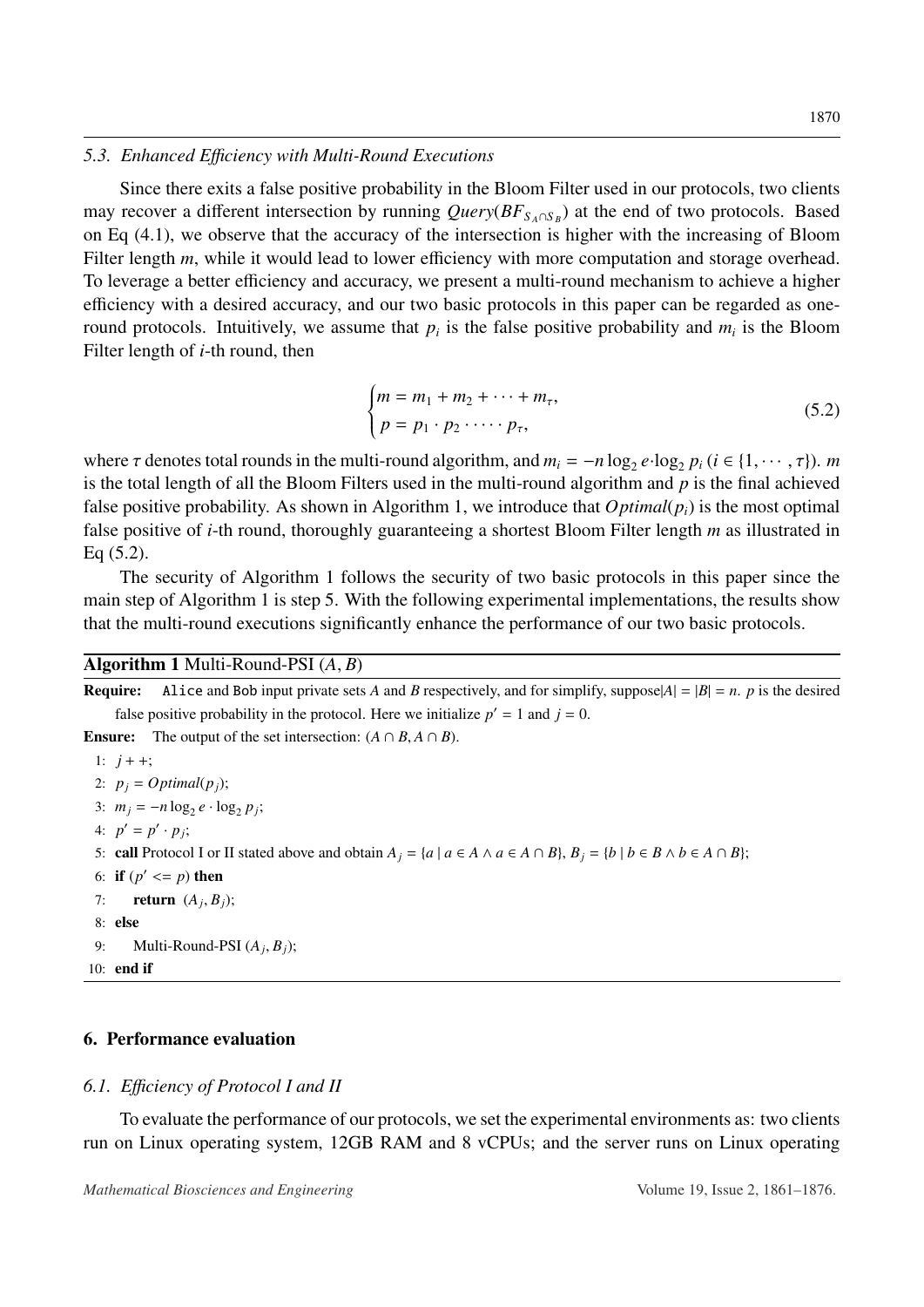system, 8 vCPUs and 14GB RAM. We use Java language to implement our protocols, and leverage Crypto++ library and AES-ECB mode with 128-bit security to realize our cryptographic operations with Deterministic Encryption. Furthermore, to get more efficiency, we adopt MD5  $*$  to construct Bloom Filters.

<span id="page-10-1"></span>Table 2. Average execution for our two basic protocols, where set size is from 10 thousand to 100 million in pipeline and parallel modes. ms is milliseconds and s is seconds. We perform 10 times testing for average value for set sizes in the table.

| Set Size        | Pipeline Time |             | Parallel Time |             |
|-----------------|---------------|-------------|---------------|-------------|
|                 | Protocol I    | Protocol II | Protocol I    | Protocol II |
| 10K             | $765$ (ms)    | 1.19(s)     | $175$ (ms)    | $268$ (ms)  |
| 100K            | 7.9(s)        | 13.1(s)     | 1.61(s)       | 2.49(s)     |
| 1 M             | 76(s)         | 119(s)      | 13(s)         | 22.3(s)     |
| 10 <sub>M</sub> | 789(s)        | 1,167(s)    | 129(s)        | 218(s)      |
| 100 M           | 7,984(s)      | 11,108(s)   | 1,326(s)      | 2,101(s)    |

<span id="page-10-2"></span>In the following part, we evaluate the performance of our protocols in the pipeline mode and parallel mode as described in [\[6\]](#page-13-6). Specifically, all computation on each side is executed in a single thread under the pipeline mode, while in the parallel mode, multiple threads are used to perform the protocols simultaneously on multiple CPUs. The experimental results given below show that the performance can be critically enhanced under the parallel mode with multi-core machines since all dominating computations in both two protocols, including constructing and encrypting the Bloom Filters, and performing equality checking over the encrypted Bloom filter, can be executed simultaneously in parallel.



Figure 4. The performance for our protocols with the false positive probability *p* ranging from  $10^{-7}$  to  $10^{-1}$ , where the size of data set  $n = 1.0 \times 10^{7}$ .

Table [2](#page-10-1) presents the average execution time of our two basic protocols for the set size varied from 10 thousand to 100 million. To guarantee the correctness and efficiency of our Protocol II, we set the size of the dummy sets to be  $n/2$  and a feasible false positive probability to be  $1/n$ , where *n* is the

<span id="page-10-0"></span><sup>\*</sup>MD5 guarantees a sound accuracy in most situations, and it is enough in our works and can be replaced to SHA-1 if needed.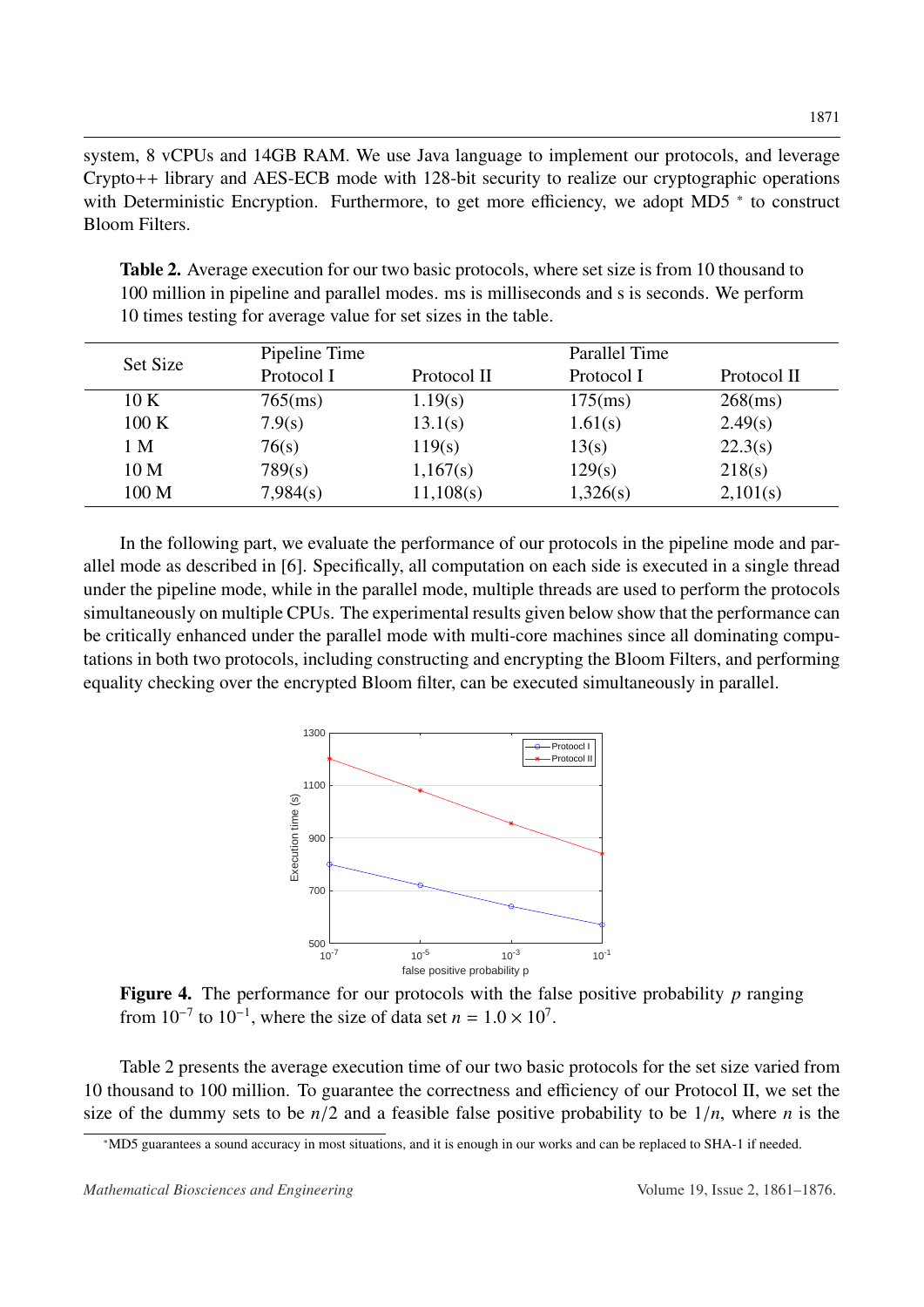size of original set. Experimental results show that our setting of false positive probability 1/*<sup>n</sup>* may ensure a good accuracy, and the efficiency of both two protocols can be boosted via performing on the parallel mode. For instance, when considering one million set size, our two protocols cost 79 seconds and 123 seconds in the pipeline mode, while in parallel mode, both two can be respectively reduced to 15 seconds and 24.3 seconds in average.

To verify the relation of false positive probability  $p$  and performance for our protocols, we set dataset size  $n = 1.0 \times 10^7$  and  $p$  varying from  $10^{-7}$  to  $10^{-1}$ . As shown in Figure [4,](#page-10-2) it is clear to see that the execution time linearly decreases with the increase of the false positive probability which indicates the execution time linearly decreases with the increase of the false positive probability which indicates a lower accuracy. This is consistent with our theoretical analysis in Subsection [4.1.](#page-4-2)

#### *6.2. Enhanced e*ffi*ciency of multi-round algorithm*

For simplify, we just verify a two-round mechanism over our two basic protocols since all multiround (more than two rounds) protocols can be easily realized with a two-round block. Suppose that  $m_1$  and  $m_2$  are the Bloom filters length in this two-round algorithm respectively, and  $p_1$  and  $p_2$  are the corresponding false positive probability. Based on Eq [\(5.2\)](#page-9-1), we can get

<span id="page-11-0"></span>
$$
\begin{cases} m = m_1 + m_2, \\ p = p_1 \cdot p_2, \end{cases} \tag{6.1}
$$

where  $m_i = -n \log_2 e \cdot \log_2 p_i$ , ( $i \in \{1, 2\}$ ). Then, with a desirable *p* in Eq [\(6.1\)](#page-11-0), the optimal  $p_1$  can be easily computed and can also get the minimum *m*: easily computed and can also get the minimum *m*:

<span id="page-11-2"></span>
$$
m = -n \log_2 e(\log_2 p_1 + (\beta + p_1) \log_2 \frac{p}{p_1}),\tag{6.2}
$$

where  $\beta = \frac{|S_A \cap S_B|}{n}$  $\frac{f(S_B)}{n}$ , and  $p < p_1 < 1$ .

<span id="page-11-1"></span>**Table 3.** The optimal value of  $p_1$  for the minimal *m* in our two-round algorithm, where the size of dataset  $n = 1.0 \times 10^7$ ,  $p = 1.0 \times 10^{-7}$ , and  $\beta = \frac{|S_A \cap S_B|}{n}$  $\frac{n}{n}$  varying from 0.1 to 0.9 with step 0.2.

| Intersection ratio $\beta$               |       |       |       |       |       |
|------------------------------------------|-------|-------|-------|-------|-------|
| Optimal false positive probability $p_1$ | 0.062 | 0.049 | 0.036 | 0.022 | 0.008 |

*Mathematical Biosciences and Engineering* Volume 19, Issue 2, 1861–1876.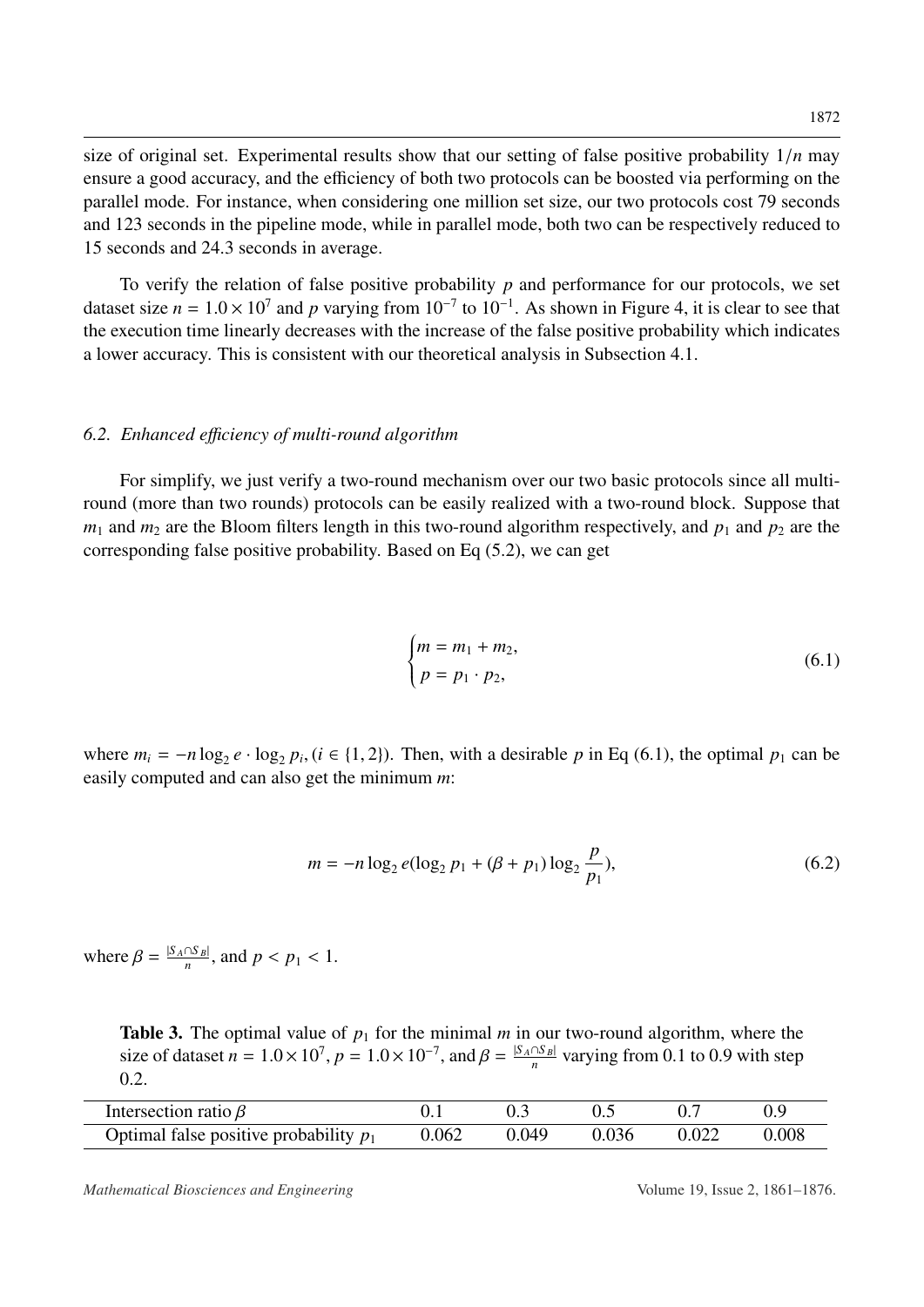<span id="page-12-0"></span>

Figure 5. Performance for two basic protocols and two-round protocols over 10 million set size under pipeline mode, where the size of the data set  $n = 1.0 \times 10^7$ , the false positive<br>probability  $n = 1.0 \times 10^{-7}$  and the intersection size ratio *6* varies from 0.1 to 0.9 with step probability  $p = 1.0 \times 10^{-7}$ , and the intersection size ratio  $\beta$  varies from 0.1 to 0.9 with step<br>0.2. P-1-One and P-2-One represent our basic Protocol Lin Figure 2 and Protocol II in 0.2. *P*-1-*One* and *P*-2-*One* represent our basic Protocol I in Figure [2](#page-6-0) and Protocol II in Figure [3](#page-7-0) respectively, which are also regarded as one-round protocols. The basic Protocol I and Protocol II with two-round setting is represented as *P*-1-*Two* and *P*-2-*Two* respectively, which are named as two-round protocols.

Table [3](#page-11-1) lists the optimal false positive probability  $p_1$  in the first round computed from Eq [\(6.2\)](#page-11-2) with β ranging from 0.1 to 0.9 with step 0.2, where  $n = 1.0 \times 10^7$  and  $p = 1.0 \times 10^{-7}$ . Through our implementation, the experimental results are almost consistent with the theoretical results in Table 3. implementation, the experimental results are almost consistent with the theoretical results in Table [3.](#page-11-1) Next, we verify the efficiency of our two-round algorithm with these optimal parameters under the pipeline mode.

We can observe that the two-round protocols execute almost twice more efficient than one-round setting in average in Figure [5.](#page-12-0) Specifically, given a 10 million set size, our Protocol I under one-round protocol requires at least 13 minutes, while it only needs less than 7 minutes in the two-round setting. Note that, it is clear to see that the execution time in our two-round protocol linearly increases with  $\beta$ , which is the ratio of intersection size to the original set size; the output intersection of the first round in our two-round protocol is the input of the second round execution, and thus the efficiency of the second round is linear to β. However, two-round setting still runs more efficient than one-round setting even though in the worst case  $\beta = 0.9$  (Actually,  $\beta$  would not be very high in most applications.), as shown in Figure [5.](#page-12-0) Furthermore, we can also deeply optimize the performance for two-round setting with a parallel mode, and make our protocols more scalable to large datasets.

Additionally, we compare the efficiency of our enhanced protocols with the server-aided PSI protocols in [\[10\]](#page-14-2). According to [\[10\]](#page-14-2), we can observe that it costs around 7s for the basic protocol SHPSI and 82 s for the enhanced protocol SizePSI over 10 million set size under a parallel mode with 100 threads. For the efficient of our protocols, as stated above in Figure [5,](#page-12-0) our Protocol I and Protocol II run around 400 and 600 s in average respectively under pipeline mode with one thread. It is obviously that our Protocol II has significant efficiency improvements over SizePSI in [\[10\]](#page-14-2) after the same acceleration of parallel mode with 100-threads.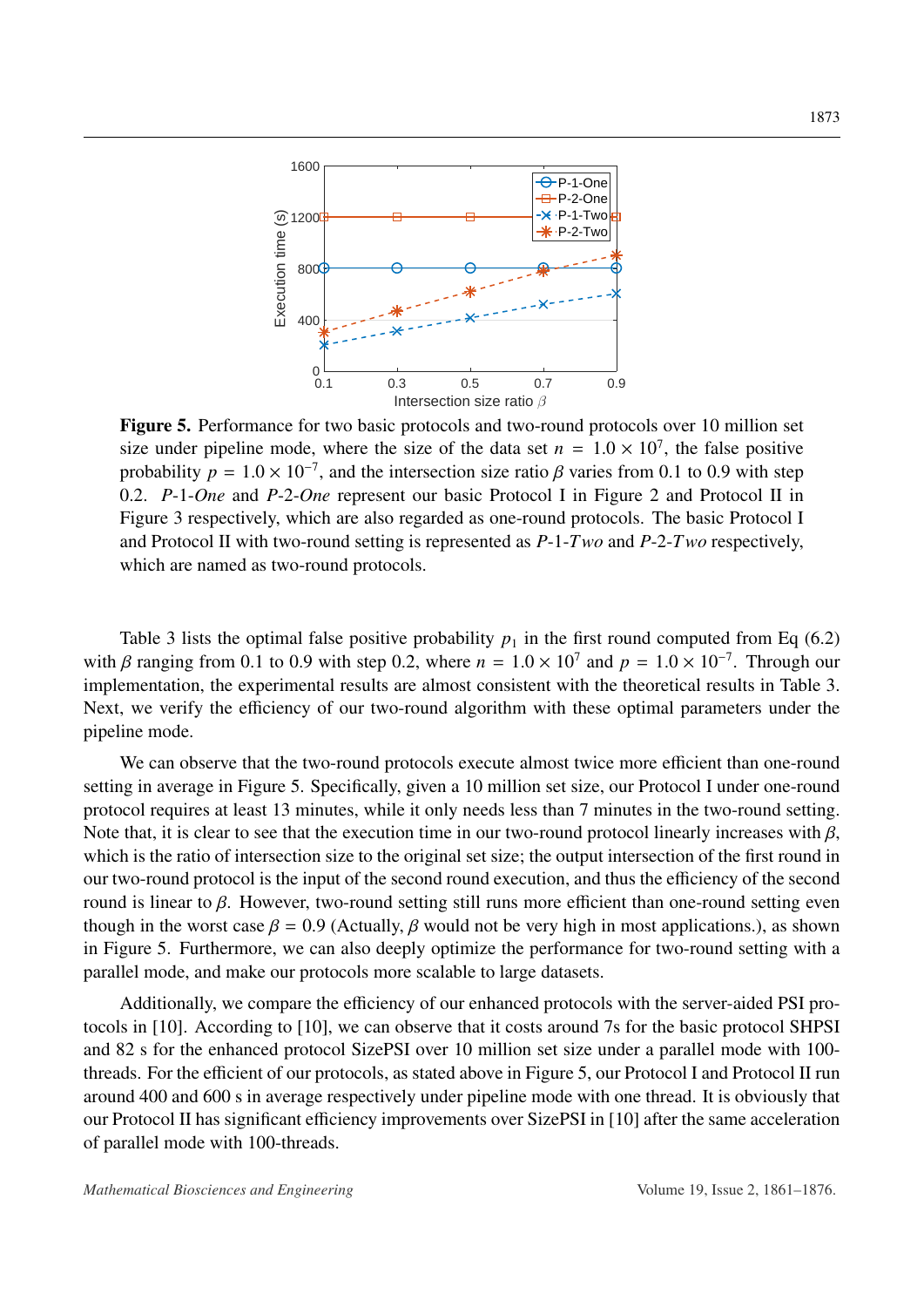### 7. Conclusions

In this paper, we present two enhanced secure and efficient PSI protocols with assistance of an aided server (a fog/cloud server) by leveraging Bloom Filter technique and lightweight symmetric deterministic encryption. Especially, our Protocol II is able to hide the size of the set/intersection from leaking to the server via adding dummy sets, and also can improve security against a malicious server with modifying the computed intersection or randomly returning a false result. Our novel *multi-round* mechanism can significantly enhance efficiency of the basic protocols with maintaining a desirable accuracy, and it is quite feasible to the practical application.

## Acknowledgments

This work was supported by Program for Scientific Research Foundation for Talented Scholars of Jinling Institute of Technology (JIT-B-201639, JIT-B-201726), Natural Science Research Projects of Universities (19KJB520033), Philosophy and Social Science Foundation of the Jiangsu Higher Education Institutions of China (2021SJA0448), Natural Science Foundation of Jiangsu Province (BK20210928), Higher Education Research Project of Nanjing Institute of Technology (2021ZC13), and National Natural Science Foundation of China (61902163).

## Conflict of interest

The authors declare there is no conflict of interest.

## References

- <span id="page-13-0"></span>1. Q. Tang, Public key encryption supporting plaintext equality test and user-specified authorization, *Secur. Commun. Networks*, 5 (2012), 1351–1362. doi: 10.1002/sec.418.
- <span id="page-13-1"></span>2. D. Kales, C. Rechberger, T. Schneider, M. Senker, C. Weinert, Mobile private contact discovery at scale, in *28th USENIX Security Symposium (USENIX Security 19)* , (2019), 1447–1464.
- <span id="page-13-2"></span>3. P. Baldi, R. Baronio, E. De Cristofaro, P. Gasti, G. Tsudik, Countering gattaca: Efficient and secure testing of fully-sequenced human genomes , in *Proceedings of the 18th ACM Conference on Computer and Communications Security*, (2011), 697–702. doi: 10.1145/2046707.2046785.
- <span id="page-13-3"></span>4. M. Ion, B. Kreuter, E. Nergiz, S. Patel, S. Saxena, K. Seth, et al., Private intersection-sum protocol with applications to attributing aggregate ad conversions, *IACR Cryptol. ePrint Arch.*, (2017), 738.
- <span id="page-13-4"></span>5. E. D. Cristofaro, G. Tsudik, Practical private set intersection protocols with linear complexity, *Lect. Notes Comput. Sci.*, 6052 (2010), 143–159. doi: 10.1007/978-3-642-14577-3 13.
- <span id="page-13-6"></span>6. C. Dong, L. Chen, Z. Wen, When private set intersection meets big data: An efficient and scalable protocol, in *Proceedings of the 2013 ACM SIGSAC Conference on Computer* & *Communications Security*, (2013), 789–800. doi: 10.1145/2508859.2516701.
- <span id="page-13-5"></span>7. S. Qiu, J. Liu, Y. Shi, Identity-based symmetric private set intersection, *Wuhan Univ. J. Nat. Sci.*, 19 (2014), 426–432. doi: 10.1007/s11859-014-1035-z.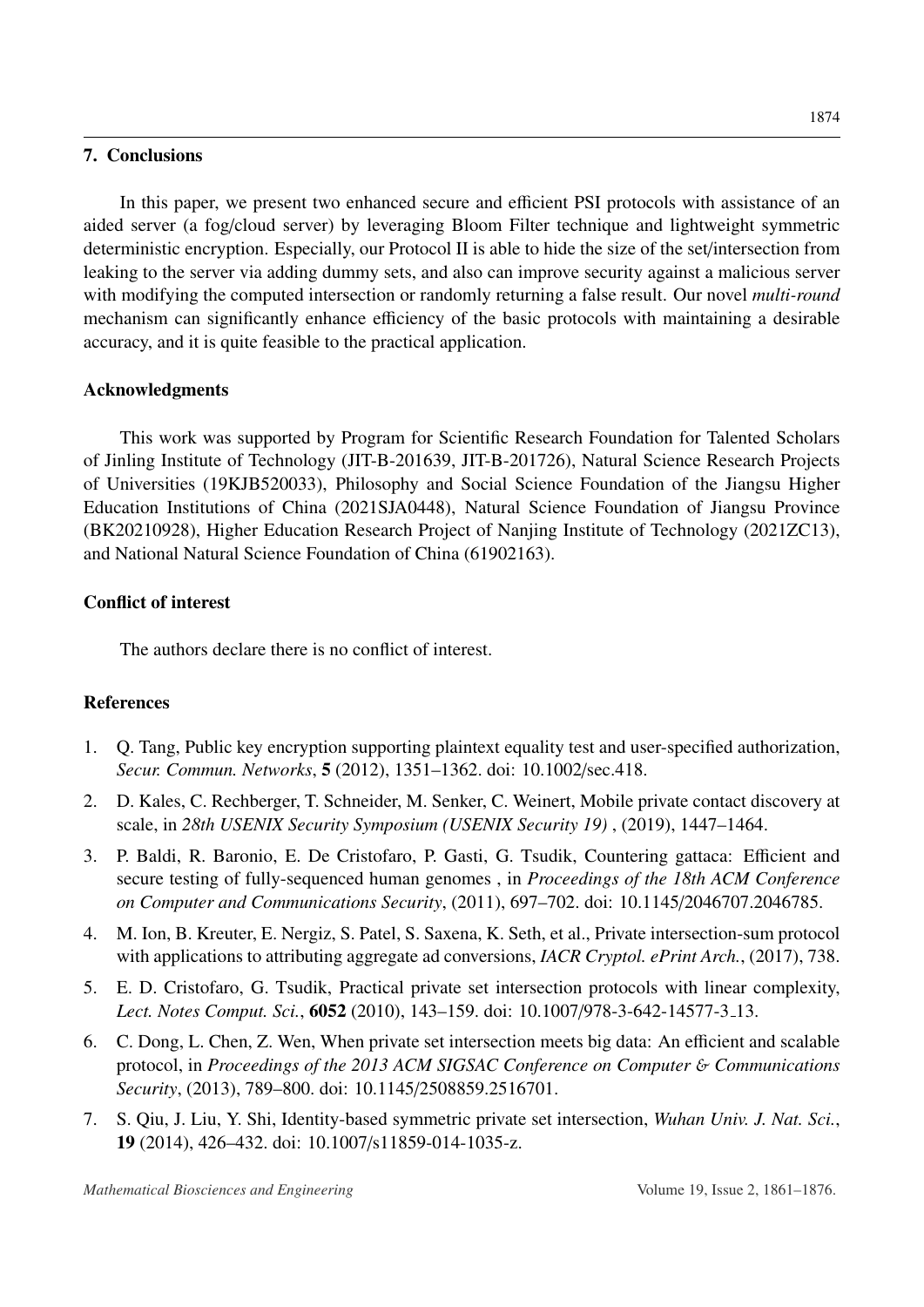- <span id="page-14-0"></span>8. B. Pinkas, M. Rosulek, N. Trieu, A. Yanai, Spot-light: Lightweight private set intersection from sparse ot extension, *Annu. Int. Cryptology Conf.*, (2019), 401–431. doi: 10.1007/978-3-030- 26954-8 13.
- <span id="page-14-1"></span>9. M. Chase, P. Miao, Private set intersection in the internet setting from lightweight oblivious prf, *Lect. Notes Comput. Sci.*, Springer, 12172 (2020), 34–63. doi: 10.1007/978-3-030-56877-1 2.
- <span id="page-14-2"></span>10. S. Kamara, P. Mohassel, M. Raykova, S. Sadeghian, Scaling private set intersection to billionelement sets, *Financ. Cryptography Data Secur.*, 8437 (2014), 195–215. doi: 10.1007/978-3-662- 45472-5 13.
- <span id="page-14-3"></span>11. E. Zhang, F. Li, B. Niu, Y. Wang, Server-aided private set intersection based on reputation, *Inf. Sci.*, 387 (2017), 180–194. doi: 10.1016/j.ins.2016.09.056.
- <span id="page-14-4"></span>12. H. Liu, H. Zhang, L. Guo, J. Yu, J. Lin, Privacy-preserving cloud-aided broad learning system, *Comput. Secur.*, 112 (2022), 102503. doi: 10.1016/j.cose.2021.102503.
- 13. T. Wang, J. Zhou, X. Chen, G. Wang, A. Liu, Y. Liu, A three-layer privacy preserving cloud storage scheme based on computational intelligence in fog computing, in *IEEE Transactions on Emerging Topics in Computational Intelligence*, 2 (2018), 3–12. doi: 10.1109/TETCI.2017.2764109.
- 14. H. Zhang, J. Yu, C. Tian, G. Xu, J. Lin, Practical and secure outsourcing algorithms for solving quadratic congruences in internet of things, *IEEE Int. Things J.*, 7 (2020), 2968–2981. doi: 10.1109/JIOT.2020.2964015.
- <span id="page-14-5"></span>15. H. Zhang, J. Yu, M. S. Obaidat, P. Vijayakumar, R. Hao, Secure edge-aided computations for social internet-of-things systems, *IEEE Trans. Comput. Soc. Syst.*, (2020), 1–12. doi: 10.1109/TCSS.2020.3030904.
- <span id="page-14-6"></span>16. A. Abadi, S. Terzis, C. Dong, Feather: lightweight multi-party updatable delegated private set intersection, *IACR Cryptol. ePrint Arch*, 2021.
- 17. A. Abadi, S. Terzis, R. Metere, C. Dong, Efficient delegated private set intersection on outsourced private datasets, *IEEE Trans. Dependable Secure Comput.*, 16 (2017), 608–624. doi: 10.1109/TDSC.2017.2708710.
- <span id="page-14-12"></span>18. A. Kavousi, J. Mohajeri, M. Salmasizadeh, Improved secure efficient delegated private set intersection, in *2020 28th Iranian Conference on Electrical Engineering*, (2020), 1–6. doi: 10.1109/ICEE50131.2020.9260663.
- <span id="page-14-7"></span>19. L. Tajan, D. Westhoff, F. Armknecht, Private set relations with bloom filters for outsourced sla validation, *IACR Cryptol. ePrint Arch.*, (2019), 993.
- <span id="page-14-8"></span>20. M. J. Freedman, K. Nissim, B. Pinkas, Efficient private matching and set intersection, *Lect. Notes Comput. Sci.*, 3027 (2004), 1–19. doi: 10.1007/978-3-540-24676-3 1.
- <span id="page-14-9"></span>21. S. Ghosh, M. Simkin, The communication complexity of threshold private set intersection, *Lect. Notes Comput. Sci.*, 11693 (2019), 3–29. doi: 10.1007/978-3-030-26951-7 1.
- <span id="page-14-10"></span>22. C. Hazay, Oblivious polynomial evaluation and secure set-intersection from algebraic prfs, *J. Cryptol.*, 31 (2018), 537–586. doi: 10.1007/s00145-017-9263-y.
- <span id="page-14-11"></span>23. A. Kavousi, J. Mohajeri, M. Salmasizadeh, Efficient scalable multi-party private set intersection using oblivious prf., *Secur. Trust Manage.*, (2021), 81–99. doi: 10.1007/978-3-030-91859-0 5.